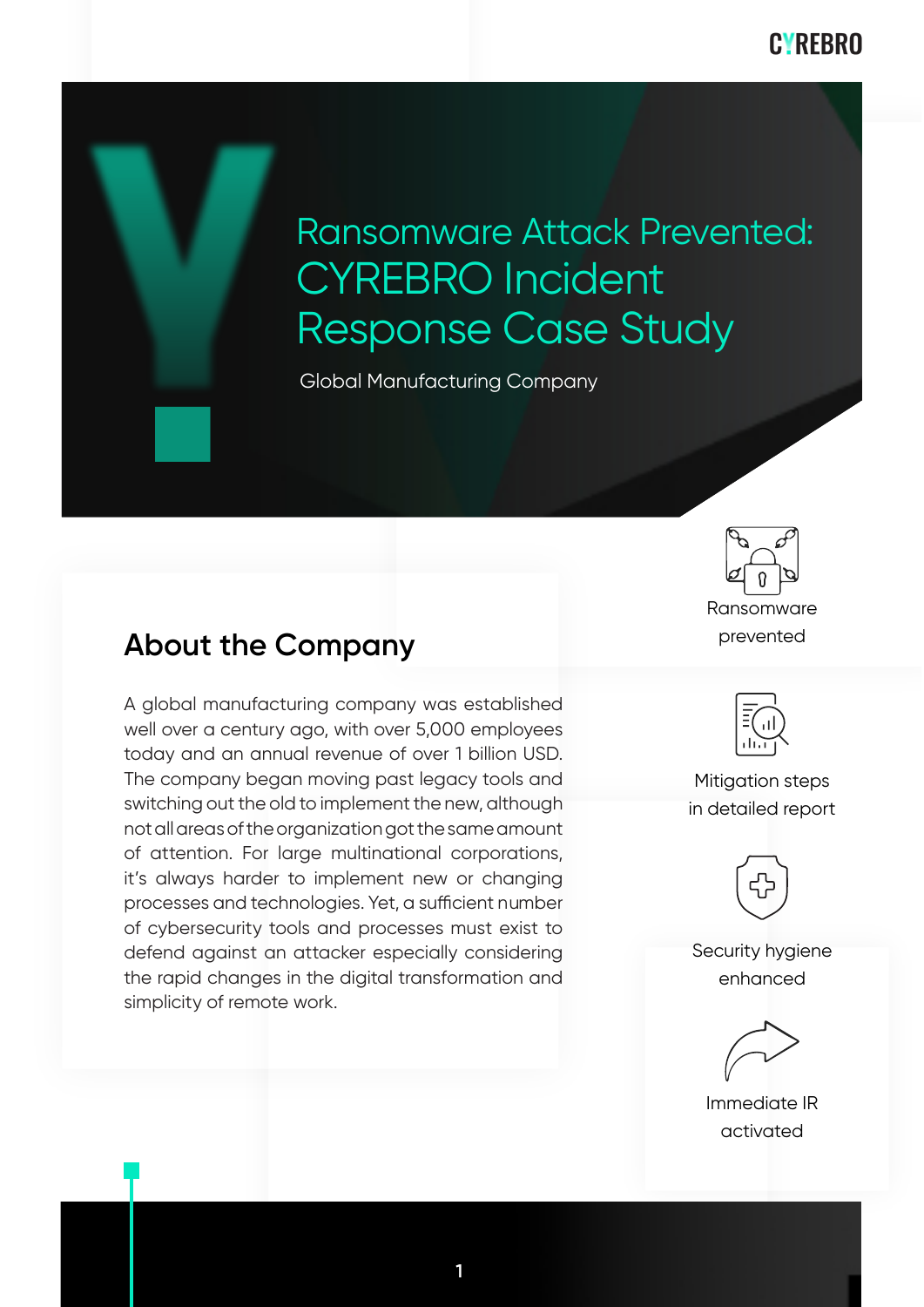

The manufacturing company received an alert that a "housekeeping event" occurred on its Domain Controller. In IT, "housekeeping" is a term that describes when IT personnel or software clear logs from a system or device, often to free up storage space.

In this case, the housekeeping event was indicative of a serious breach identified at the end of the Kill Chain. This means the attacker had finished manipulating the network and cleaned their tracks making it difficult for analysts to investigate the case. Prior to this alert, the manufacturing company was unaware that an attacker had infiltrated their network and was making lateral moves across their infrastructure. Adding insult to injury, the attacker had deployed ransomware into the company's network and activation could hit at any moment, turning a manageable cyber-attack into a time bomb with potentially catastrophic results.

## **CYREBRO Investigation**

Throughout the investigation, CYREBRO uncovered the actions and steps the attacker executed. After discovering that the attacker is known for ransomware, the DFIR team located the deployed ransomware. CYREBRO identified the threat as an APT and learned the attacker made their way into the manufacturing company's network through the RDS server that was connected to the internet and was unrestricted.

Once inside, they were able to move laterally across the network, harvest credentials for high privileged accounts, and gain access to the Domain Controller server. Clearing logs is a sign the attack is at the end of the Kill Chain, raising the urgency and time sensitivity of this incident.

Because CYREBRO's threat intelligence team identified that the attacker is known for ransomware attacks, together with the DFIR team they were able to quickly find and stop the ransomware from activating. A full IR was performed for the manufacturing company, from scoping to recovery. To conclude the investigation CYREBRO provided a detailed report of the investigation and launched a threat hunting project to eliminate any remnants from the manufacturing company's breached network.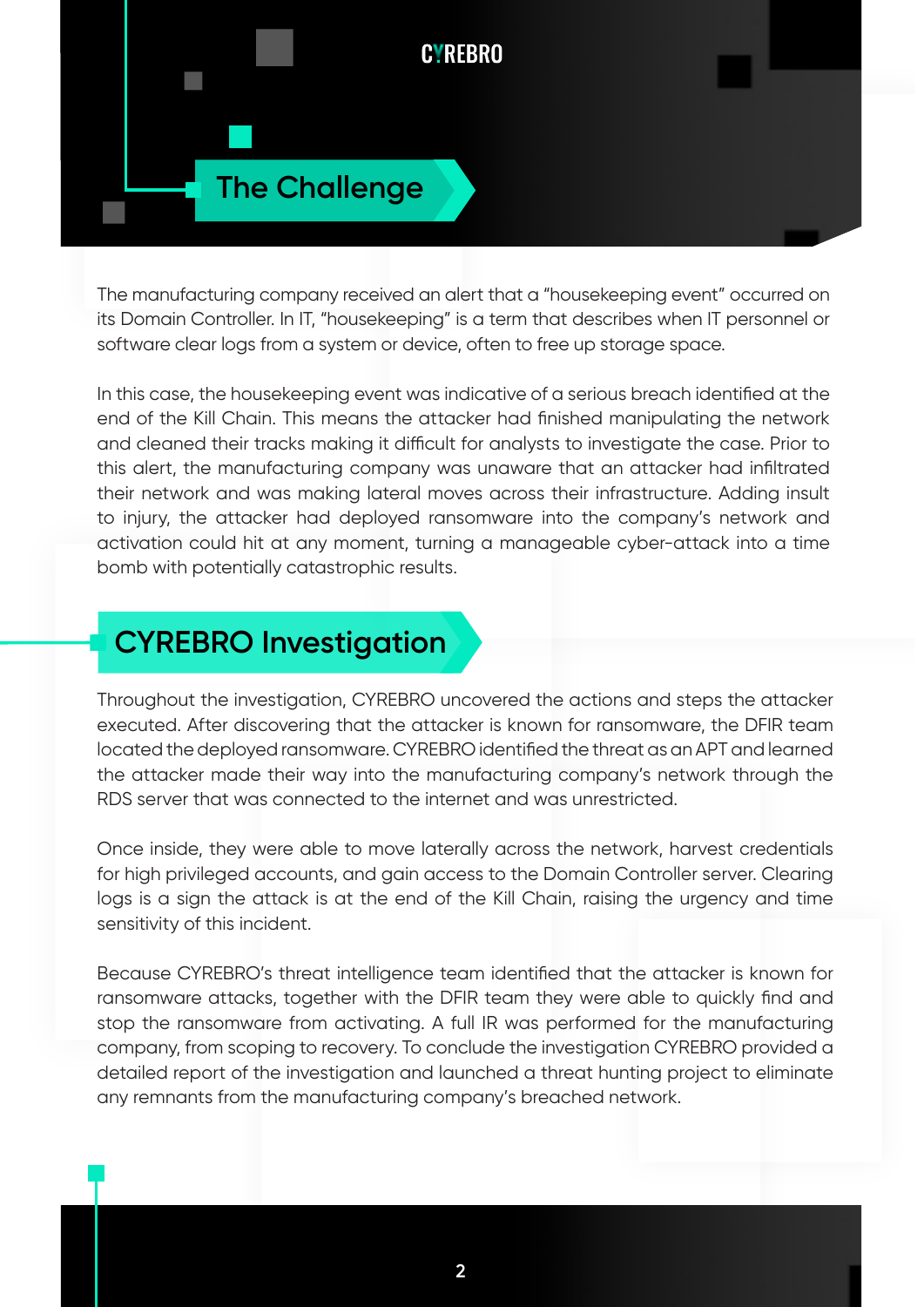# **Incident Response Timeline**



### **Solution**

Due to the severity and urgency of a housekeeping event, a quick response was vital for recovery and damage control. The manufacturing company had the CYREBRO SOC Platform in place, which was collecting the relevant and critical initial signs of the infiltration for investigation. This enabled CYREBRO's IR team to execute a very necessary swift and accurate investigation and response.

The CYREBRO Threat Intelligence team concluded that the malicious actor was known for ransomware attacks and the attack would have ended in a network-wide encryption of data. A copy of that ransomware was found on one of the servers, but no indication of execution was found.

CYREBRO performed a threat hunting project, which increased visibility over the client's network, detection of more attack remnants, and detection of attacker attempts to regain a foothold in the network and react accordingly. This step was the final step in ensuring the purity of the breached network.

The CYREBRO DFIR team was able to execute a complete IR process, removing the attacker from the network and denying all of their actions that threatened the manufacturing company's network.